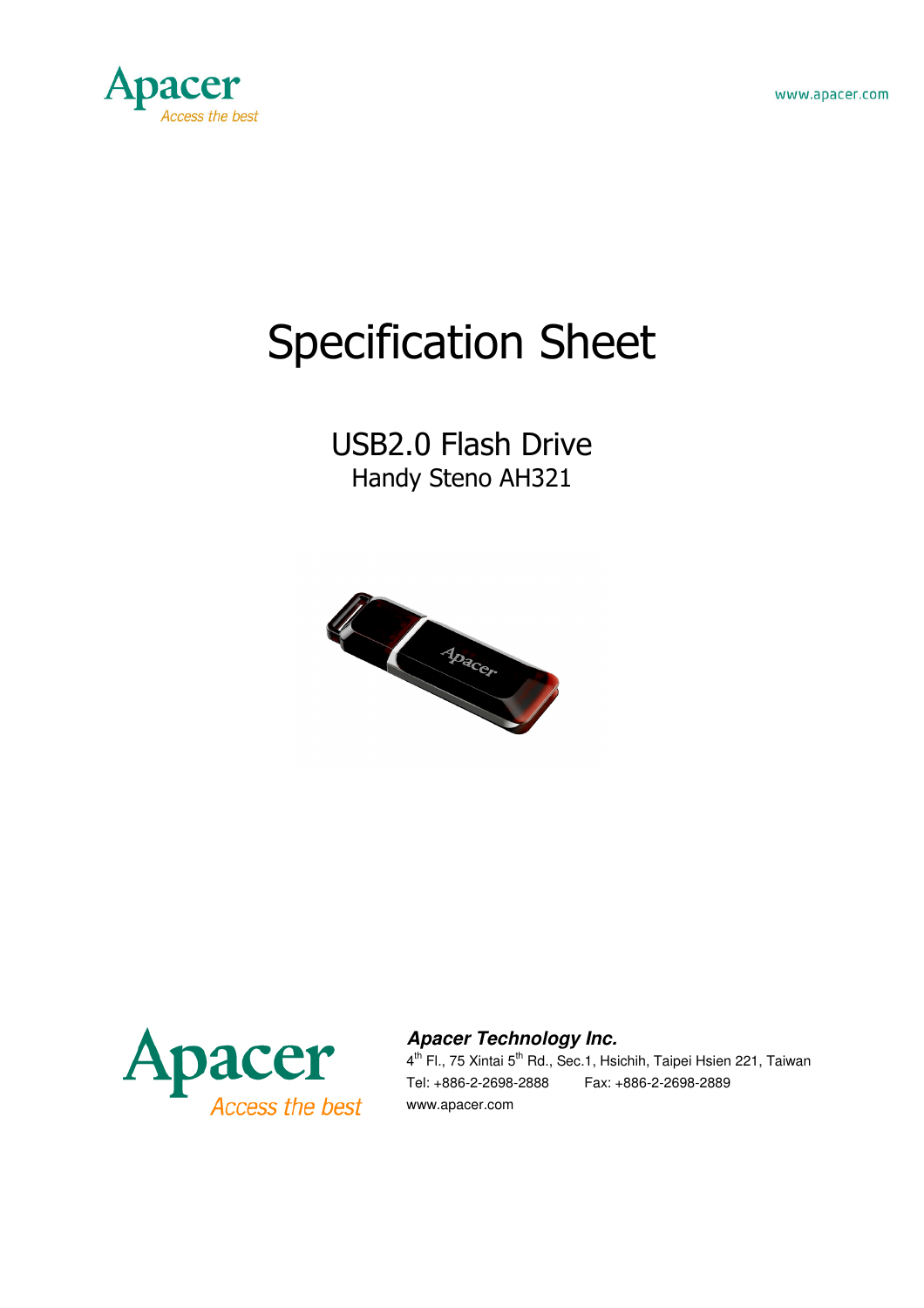

# **Table of Contents**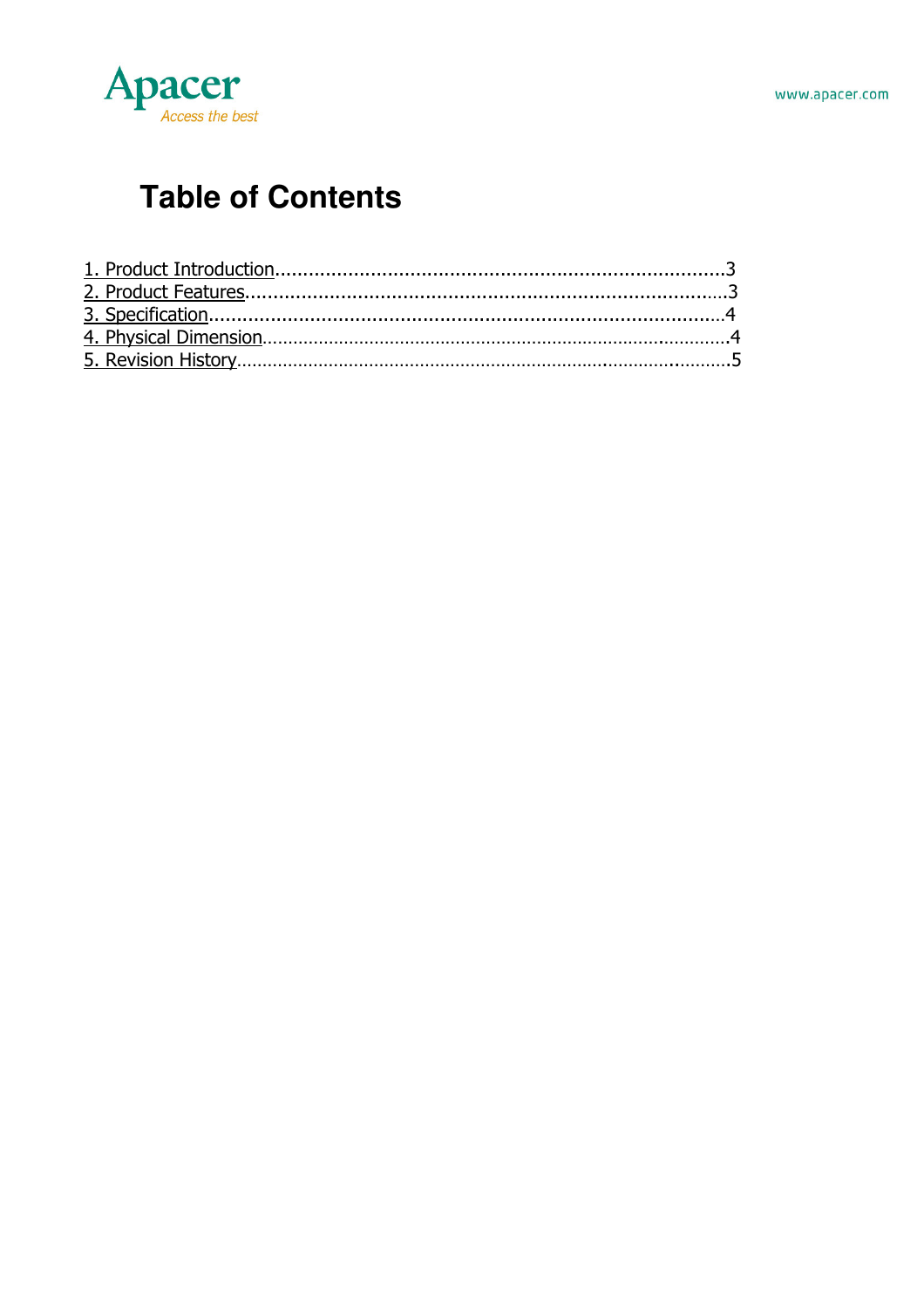

#### **1. Product Introduction**

#### **Simple, stylish and compact, the AH321 is the USB flash drive tailored for anyone in needs of easy-to-use digital storage. Its pen cap design can easily solve the USB cap-lost problem.**

Inheriting the light, refined and stylish features of previous generation products, the AH321 adopts the glossy claret-red enclosure with white trimming strip that brings out the unique, elegant style. In addition to its chic look, the AH321 also features the innovative no loss cap design concept developed by Apacer for its flash drive series. Simply snap onto the flash drive when using it, and searching for lost caps will be a thing of the past.

In the digital age, digital data storage has become a new basic need for everyone. We all need a convenient USB flash drive to carry our digital files. The AH321 brings users not only a distinguished urban fashion style but also the easy portability. The minimalist design of AH321 works as a perfectly matched accessory whether you use it with distinctive strap or clip it to your keychain. The AH321 comes in a flexible range of memory configurations from 2GB to 32GB. With convenience and style, AH321 is simply the best USB flash drive for every computer user!

#### **2. Product Features**

- Simple and Stylish
- No loss cap design
- Strap hole makes it easy to carry
- Capacity support up to 32GB
- $\bullet$
- RoHS Compliant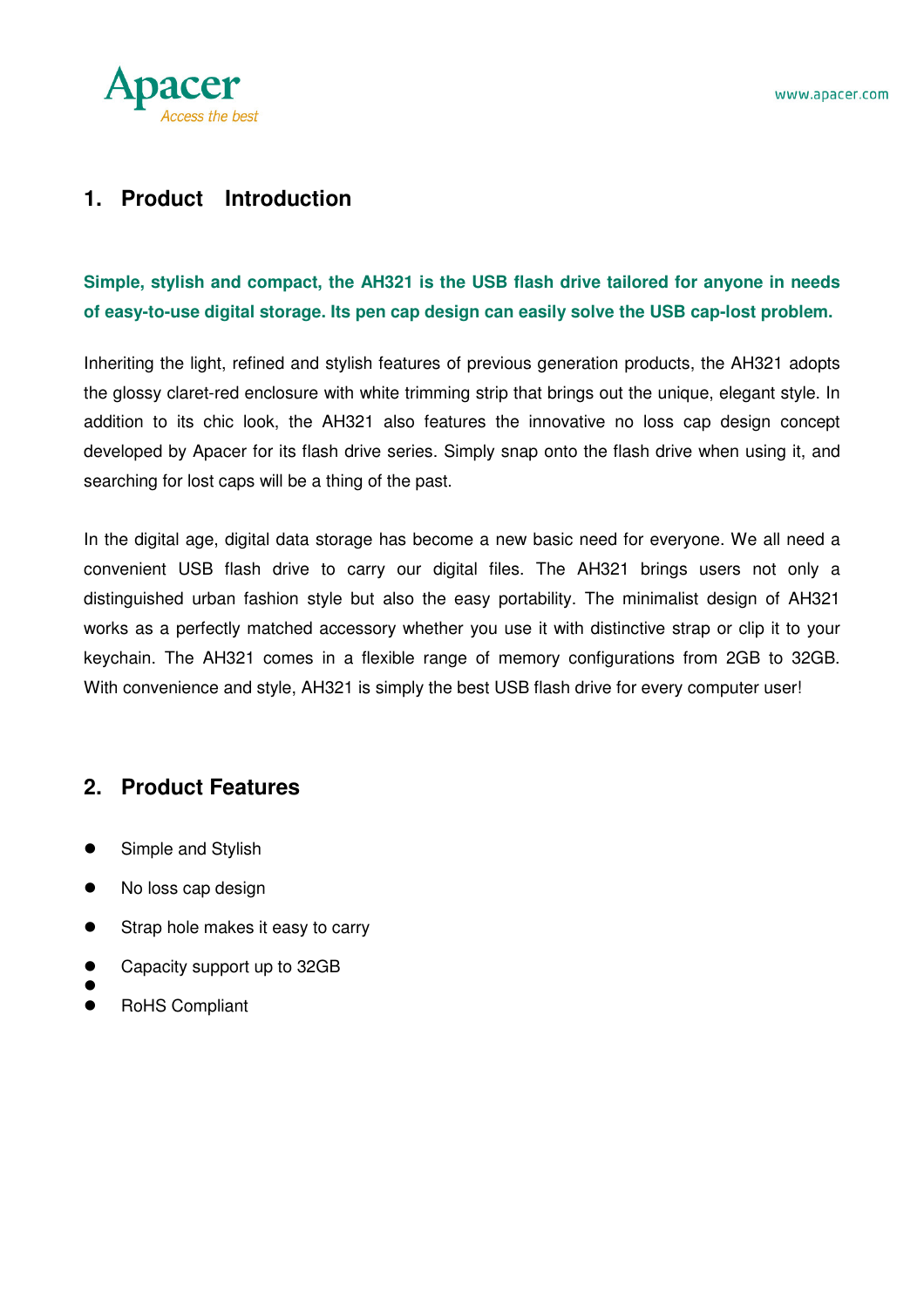



# **3. Specifications**

| Specifications               |                                                                         |
|------------------------------|-------------------------------------------------------------------------|
| Interface                    | High-speed USB 2.0 certified, backwards compatible                      |
|                              | with USB 1.1                                                            |
| Power supply                 | USB bus powered                                                         |
|                              | No external power required                                              |
| <b>Operating Systems</b>     | Windows XP/7/8, Mac OS 10.4.x and Linux 2.6.x or                        |
| Supported                    | above                                                                   |
| Capacity                     | 2GB~32GB                                                                |
| <b>Operating Temperature</b> | $0^{\circ}$ C to +70 $^{\circ}$ C (32 $^{\circ}$ F to 158 $^{\circ}$ F) |
| Storage Temperature          | $-20\degree$ C to $+70\degree$ C ( $-4\degree$ F to $+158\degree$ F)    |
| <b>Dimensions</b>            | (L) 60.8 x (W) 18.8 x (H) 8 mm                                          |
| Weight                       | 8g                                                                      |

# **4. Physical Dimension**



 $T$ olerance: $\pm$ 0.2mm